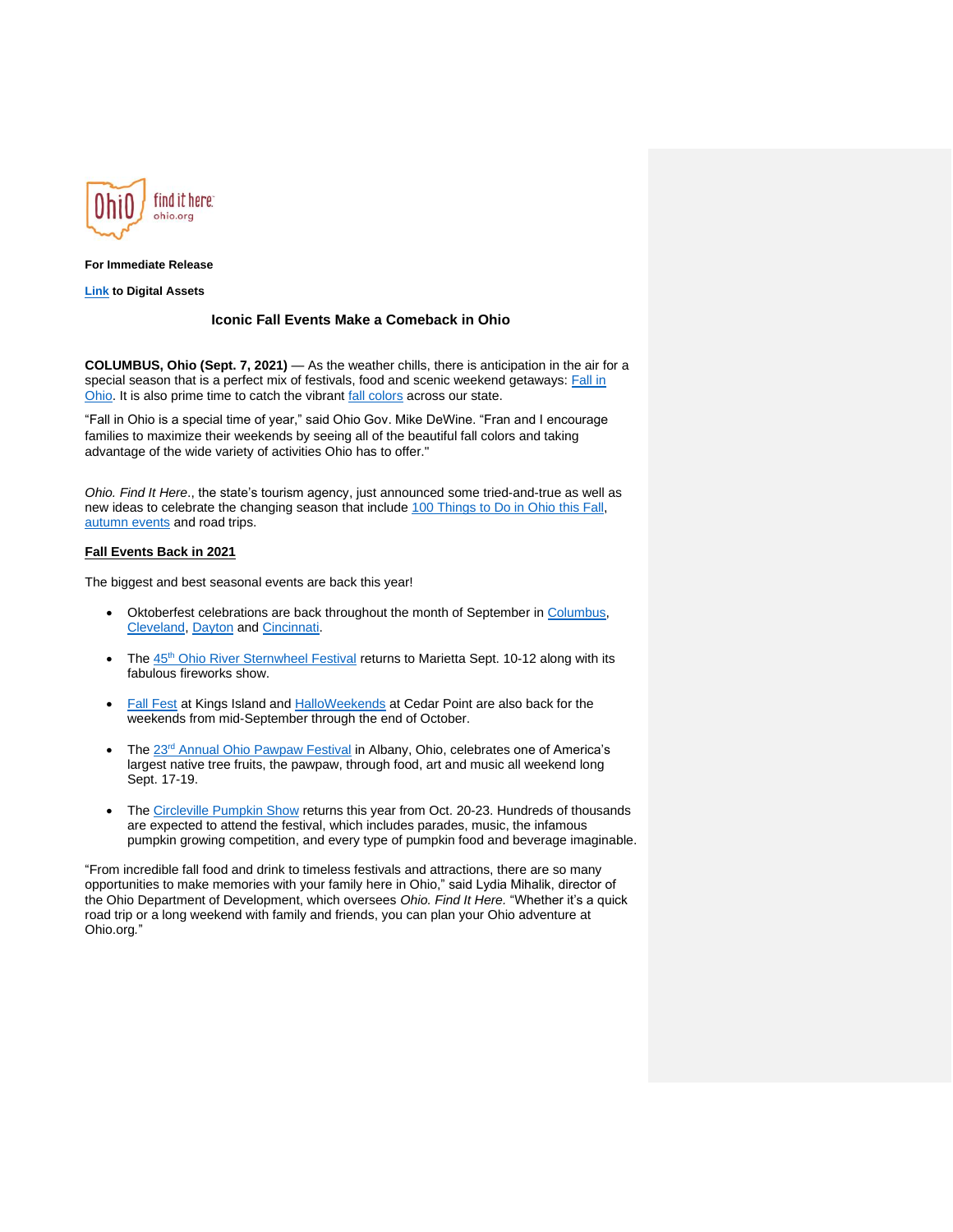

## **Fall for the Music**

Live music is back in Ohio and can be heard across the state from large arenas to small-town festivals. The [Creekside Blues and Jazz Festival](https://www.creeksidebluesandjazz.com/) in Gahanna plays hot blues and cool jazz Sept. 17-19. That same weekend, on Sept. 18, [Festival Latino](https://viva.festivallatino.net/) celebrates the heart of Latin America with a free, one-night-only concert at the Columbus Commons. And on Oct. 30, rock legends will descend into Cleveland for the 2021 Rock & Roll [Hall of Fame Induction Ceremony](https://www.rockhall.com/class-2021-inductees) at Rocket Mortgage FieldHouse. Inductees include Carole King, Tina Turner, Jay-Z, The Go-Go's, Todd Rundgren and the Foo Fighters, whose lead singer, Dave Grohl, was born in Warren, Ohio.

### **Foodies Love Fall**

Every foodie living in or visiting Ohio can find what they are craving, everything from pumpkin-spiced food and drinks to those favorite comfort food dishes. The [Foodie Road Trip](https://www.youtube.com/watch?v=oKXdOmykheA) includes 15 stops in Ohio's three C's as well as Amish Country and Athens, the beloved hometown of Ohio University. A new stop this year includes **Breitenbach Wine Cellars**, a winery in Dover, Ohio, with incredible outdoor views, delectable dishes and more than 40 varieties of wine. Watch the video on the website to learn more about the family-owned winery.

Build a mini-getaway around fall food festivals. The [Marion Popcorn Festival](https://www.popcornfestival.com/) celebrates 40 years with three nights of free entertainment beginning Sept. 9. [The Ohio Sauerkraut Festival](https://sauerkrautfestival.waynesvilleohio.com/about/history-of-the-sauerkraut-festival-4/) in Waynesville, Ohio, scheduled for Oct. 9 and 10, attracts nearly 350,000 visitors each year and serves up seven tons of sauerkraut. The 50<sup>th</sup> Annual **Bob Evans Farm Festival** is back down on the original farm in Rio Grande, Ohio, Oct. 8-10. Both [Columbus](http://www.columbuscoffeefest.com/) and [Cincinnati](http://cincinnaticoffeefestival.com/) serve up coffee festivals for those who can't get enough java in their life.

#### **Road Trips with Must-See Sights**

*Ohio. Find It Here*. has compiled [road trips](https://roadtrips.ohio.org/wps/portal/gov/roadtrips/home) with dozens of must-see sights and weekend trip inspiration to enjoy this fall.

- [Charming Towns](https://roadtrips.ohio.org/wps/portal/gov/roadtrips/trips/charming-towns/trip-stops) The eight towns on this road trip offer visitors a chance to experience the charm of local retailers and restaurants in some of Ohio's smaller destinations.
- [The Scenic Route](https://roadtrips.ohio.org/wps/portal/gov/roadtrips/trips/the-scenic-route) Explore some of the natural wonders in Ohio at 17 stops across the state. The road trip offers opportunities to hike, bike, zipline, and paddle through incredible parks and nature preserves.

And just in time for college visits, the [Guide to the Best College Towns in Ohio](https://ohio.org/wps/portal/gov/tourism/travel-inspiration/articles/your-guide-to-the-best-college-towns-in-ohio) blog offers an education on fun places to visit, eat and stay when checking out Ohio campuses, including the University of Akron and Miami University.

Be sure to check with each venue website for updated COVID-19 safety precautions. For more travel ideas and inspiration, follow @OhioFindItHere on [Facebook,](https://www.facebook.com/OhioFindItHere/) [Twitter](https://twitter.com/OhioFindItHere) and [Instagram,](https://www.instagram.com/ohio.findithere/) and don't forget to share your fall adventures with #FallinOhio and #OhioFindItHere.

**Field Code Changed**